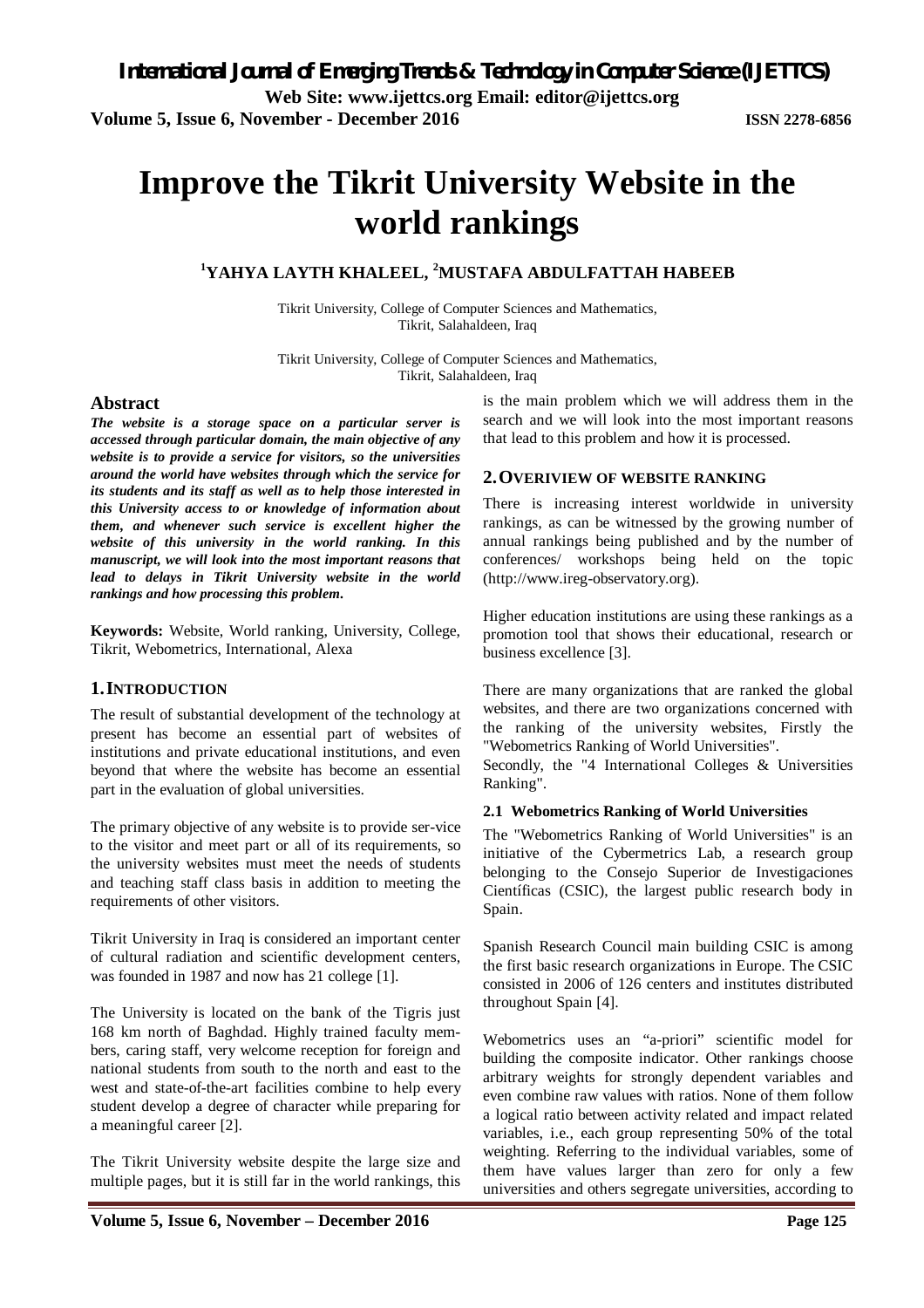## *International Journal of Emerging Trends & Technology in Computer Science (IJETTCS)* **Web Site: www.ijettcs.org Email: editor@ijettcs.org**

#### **Volume 5, Issue 6, November - December 2016 ISSN 2278-6856**

differences so small that they are even lower than their error rates [5].

The following figure shows Composite Indicator Model of the Ranking Web:



**Figure 1** Composite Indicator Model of the Ranking Web [6].

#### **2.2 International Colleges & Universities Ranking**

4 International Colleges & Universities is an international higher education search engine and directory reviewing accredited Universities and Colleges in the world. 4icu.org includes 11,606 Colleges and Universities, ranked by web popularity, in 200 countries [7].

The current ranking is based upon an algorithm including four unbiased and independent web metrics extracted from three different search engines: Google Page Rank, Alexa Global Rank, Majestic Referring Subnets and Majestic Trust Flow [8].

#### **2.3 Alexa ranking**

One site which offers ranking data for popular sites is Alexa, which has been tracking traffic to websites for several years and is now owned by Amazon.com [9].

Alexa Traffic Rank is calculated by combining a website's average number of daily visitors and page views over the past month [10].

### **3 TIKRIT UNIVERSITY'S WEBSITE AND THE METHODOLOGY OF IMPROVING IN THE WORLD RANKING**

Tikrit University is located in Iraq on the bank of the Tigris just 168 km north of Baghdad, is a diverse, caring and scholarly learning community dedicated to excellence in the medicine, engineering, sciences, arts, managements and humanities, and professional studies, as the first university in the Northern West in Iraq with such diversity in majors served as open educational institution aims to be one of the Iraqi leading sciences and research universities [11].

Tikrit University has a website of its own includes the main interface will be entering it through the link (http://tu.edu.iq), and Branching from it include colleg-es, departments and centers' websites.

#### **3.1 Title and authors**

Tikrit University website, despite the large size and multiple pages, but it still obtains orders late in the world rankings, in the first edition of 2016 of Webometrics Ranking, Tikrit University website has ranked No. (15409) globally and (23) between Iraqi universities as shown in the figure:

| ranking | World<br>Rank <sup>*</sup> | <b>University</b>                                                       |
|---------|----------------------------|-------------------------------------------------------------------------|
| 19      | 13840                      | <b>Misan University</b>                                                 |
| 20      | 14352                      | <b>College of Science Baghdad University</b>                            |
| 21      | 14732                      | <b>Iraqi University</b>                                                 |
| 22      | 14922                      | <b>Kirkurk University</b>                                               |
| 23      | 15409                      | <b>Tikrit University</b>                                                |
| 24      | 15506                      | <b>Kurdistan University</b>                                             |
| 25      | 15534                      | <b>University of Wasit</b>                                              |
| 26      | 16416                      | (3) University of Baghdad AL Khwarizmi<br><b>College of Engineering</b> |
| 27      | 16632                      | <b>Salahaddin University Erbil</b>                                      |
| 28      | 16974                      | <b>Cihan University</b>                                                 |

**Figure 2** Tikrit University website ranking in the first edition of 2016 of the Webometrics Ranking [11].

Tikrit University website obtained the ranks No. (5674) in the Rankings of 4 International Colleges & Universities in the year 2016 [13].

#### **3.2 Methodology of Improving the Tikrit University website in the world ranking**

For the progress of any website in the world ranking should access this website to the end of the algorithm described in the following figure: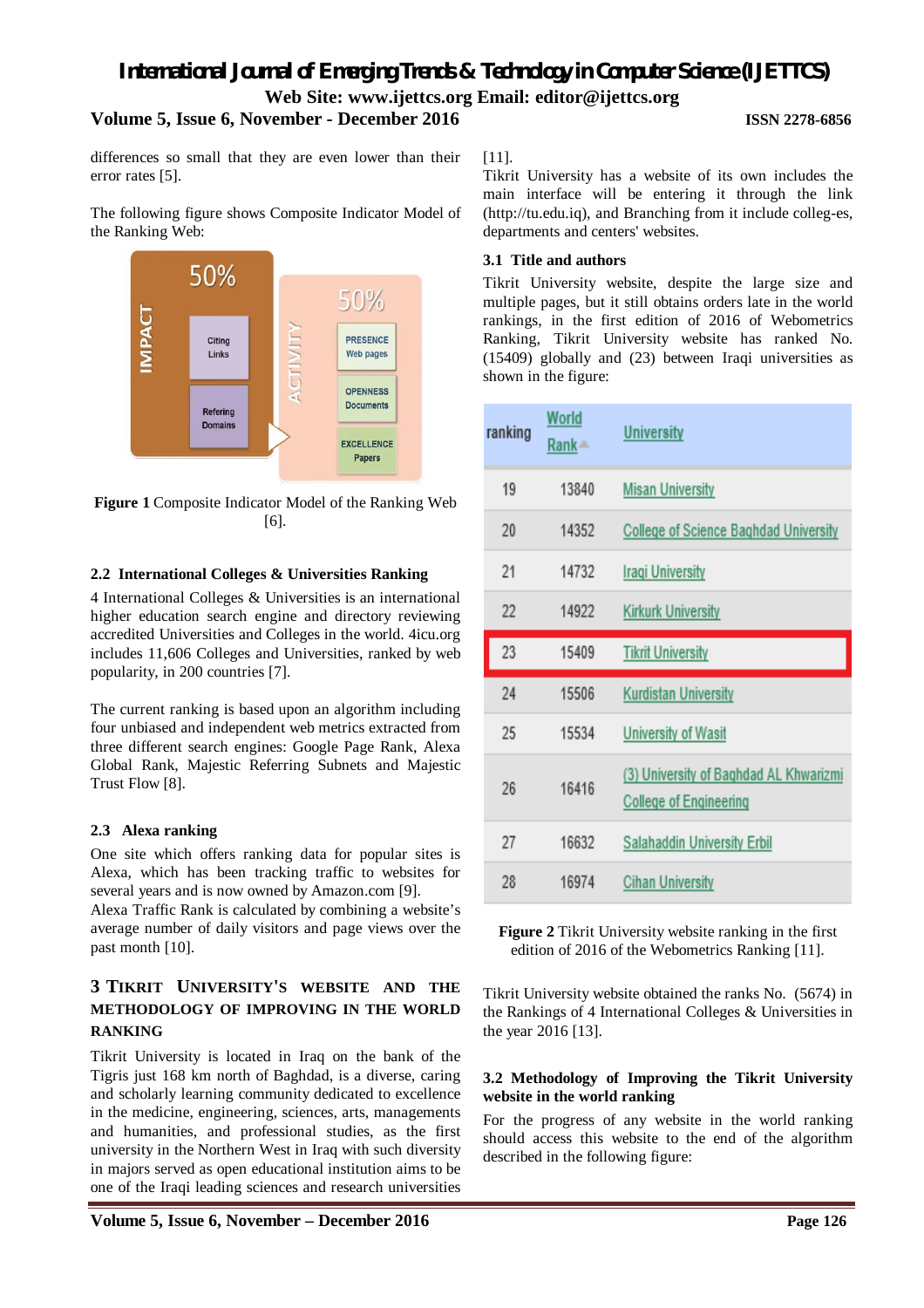*International Journal of Emerging Trends & Technology in Computer Science (IJETTCS)* **Web Site: www.ijettcs.org Email: editor@ijettcs.org Volume 5, Issue 6, November - December 2016 ISSN 2278-6856**



**Figure 3** Algorithm describes how to access to the successful Website.

So to improve the Tikrit University website in the world ranking must be the primary goal of the website is to meet the students' needs and staff of the university as well as the other visitors who interested in the website, and when it is fully achieve this goal, the period of visitor stay in the website will be high In addition the increase in browsing on the website as well a reference to Website by other sites and these also points that raise website ranking globally.

#### **4 THE RESULTS**

In the period from February 1, 2016 to June 15, 2016 has been added many pages in the Tikrit University website and these pages are needed by the students and their own staff, from these pages: the admission of Higher Studies [14], timings to admission for postgraduate studies [15], how to test the efficiency of the computer [16]. Also published several educational videos [17] in addition to publication of some results exam [18]-[35] and some electronic lectures [36]-[40], all these additions have helped to raise the rank of the Tikrit University website in Alexa ranking to (1,101,601) after hitting the lowest level in the January 19, 2016 was (5,102,846), also the number of pages that are visited by a visitor rate increased and reached to (6.30) pages in addition to the increase in the visitor stay and reached (7:01) [41] as shown in the figures:



**Figure 4** Historical Traffic Trends [42].

How engaged are visitors to tu.edu.iq?

Rounce Rate



**Figure 6** Alexa Traffic Ranks [41].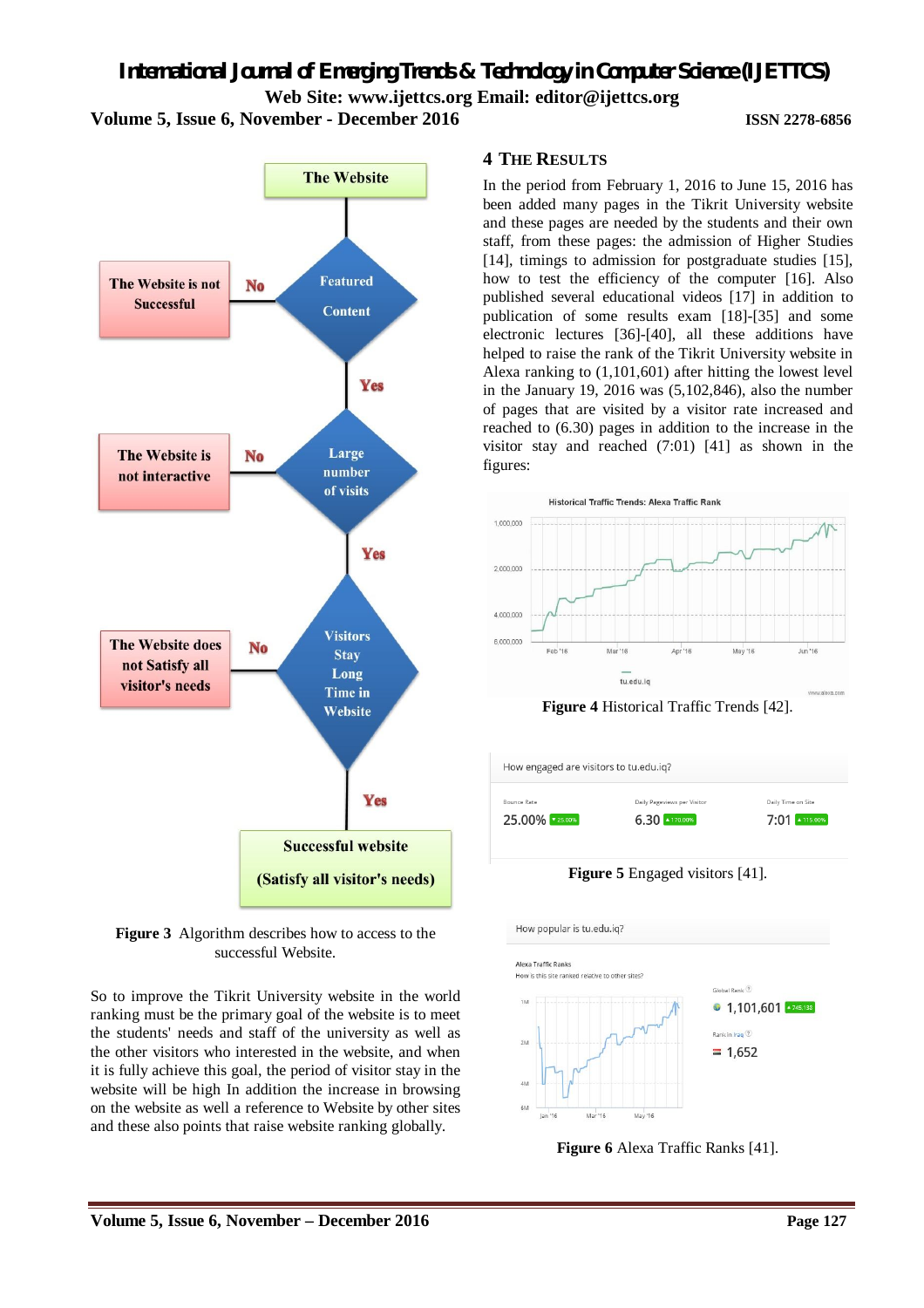### **Volume 5, Issue 6, November - December 2016 ISSN 2278-6856**

#### **4.1 Satisfaction about the Tikrit University Website**

To find out satisfaction about the Tikrit University website by the students and the teaching staff, during the period from 2 to 5, May 2016 was composed questionnaire of ten questions to 150 people (100 students and 50 faculty members) from various faculties at the university, the following table show the Questions and illustrate its kind:

| No.            | Question                                                                                                                                                                                            | <b>Type</b>       |
|----------------|-----------------------------------------------------------------------------------------------------------------------------------------------------------------------------------------------------|-------------------|
| Q1             | How many times will you be<br>visiting the website of Tikrit<br>University?                                                                                                                         | Multi choice      |
| Q2             | What is your opinion of the<br>contents of Tikrit University's<br>website?                                                                                                                          | Multi choice      |
| Q3             | How do you access Tikrit<br>University's website?                                                                                                                                                   | Multi choice      |
| Q <sub>4</sub> | What is the reason that<br>motivates you to enter Tikrit<br>University's website?                                                                                                                   | Multi choice      |
| Q5             | How do you prefer publish the<br>results exam?                                                                                                                                                      | Multi choice      |
| Q <sub>6</sub> | Do you find that the Tikrit<br>University's website satisfy your<br>needs as a member of teaching<br>staff or student?                                                                              | True and<br>false |
| Q7             | What is the reason for<br>preference the news for Tikrit<br>University that transmitted in<br>the social media websites more<br>than the news that published in<br>the Tikrit University's website? | Multi choice      |
| Q8             | What is the reason for the lack of<br>demand for the website of Tikrit<br>University?                                                                                                               | Free answer       |
| Q9             | What are your suggestions to<br>attract teaching staff and<br>students to visit the website of<br>Tikrit University?                                                                                | Free answer       |
| Q10            | What do you suggest to be the<br>main reason for the website of<br>Tikrit University?                                                                                                               | Free answer       |

**Table 1** questionnaire to students and the teaching staff in tikrit university

The problem of delayed Tikrit University website in the world ranking has been made clear largely through the questionnaire.

The answer to the first question has shown that the ratio of (12.5%) dose not visit the Tikrit University website absolutely, and the ratio (29%) dose not visiting the website but rarely, by contrast, the ratio of (24%) visiting the website once or more per day, as shown in figure:





The opinion of the content of Website shows through the answers to the second question, where the responses indicated that the ratio of (38%) are considered content was Good, and (33.5%) considered content was not bad, while considering (10%) that the content is excellent, and the (15.5%) did not see them, as shown in figure:



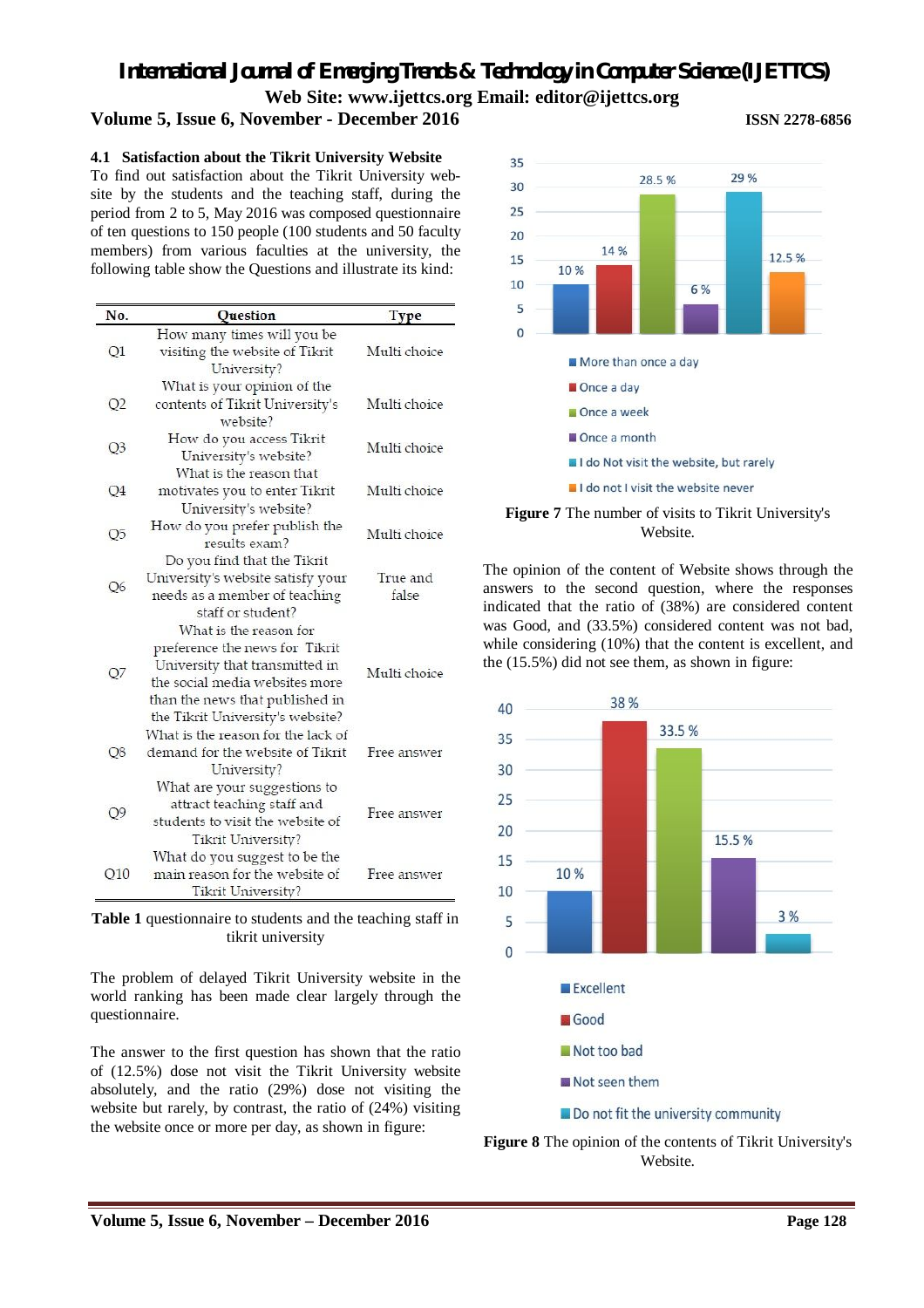### *International Journal of Emerging Trends & Technology in Computer Science (IJETTCS)* **Web Site: www.ijettcs.org Email: editor@ijettcs.org Volume 5, Issue 6, November - December 2016 ISSN 2278-6856**

As a result of the lack of an application to the Tikrit University for smartphones, the answers to the third question showed that the ratio of (51.25%) visits the Tikrit University website through social media websites, as shown in figure:



That most of the students and teaching staff at the University of Tikrit prefer to publish the results electronically through the University website, the answers of the fifth question made it clear that the rate of (76%) prefer to publish the results electronically (generally or in particular), as shown in the following figure:



**Figure 9** The ways to access Tikrit University's Website.

The reason that motivates visitors to enter Tikrit University's website made clear through the answers of the fourth question where the ratio (44.13%) was due to the news, while the ratio of (18.6%) due to exam results, as in the following figure:





**Figure 12** Ratio of satisfy the needs of students and teaching staff from the Tikrit University website.

**Figure 11** The prefers ways to publish the results exam.

And for satisfying the needs of students and teaching staff from the Tikrit University website, showed the answers to the sixth question, that (47%) find that the Tikrit University website did not satisfy the needs of students or teaching staff, as shown in the following figure:

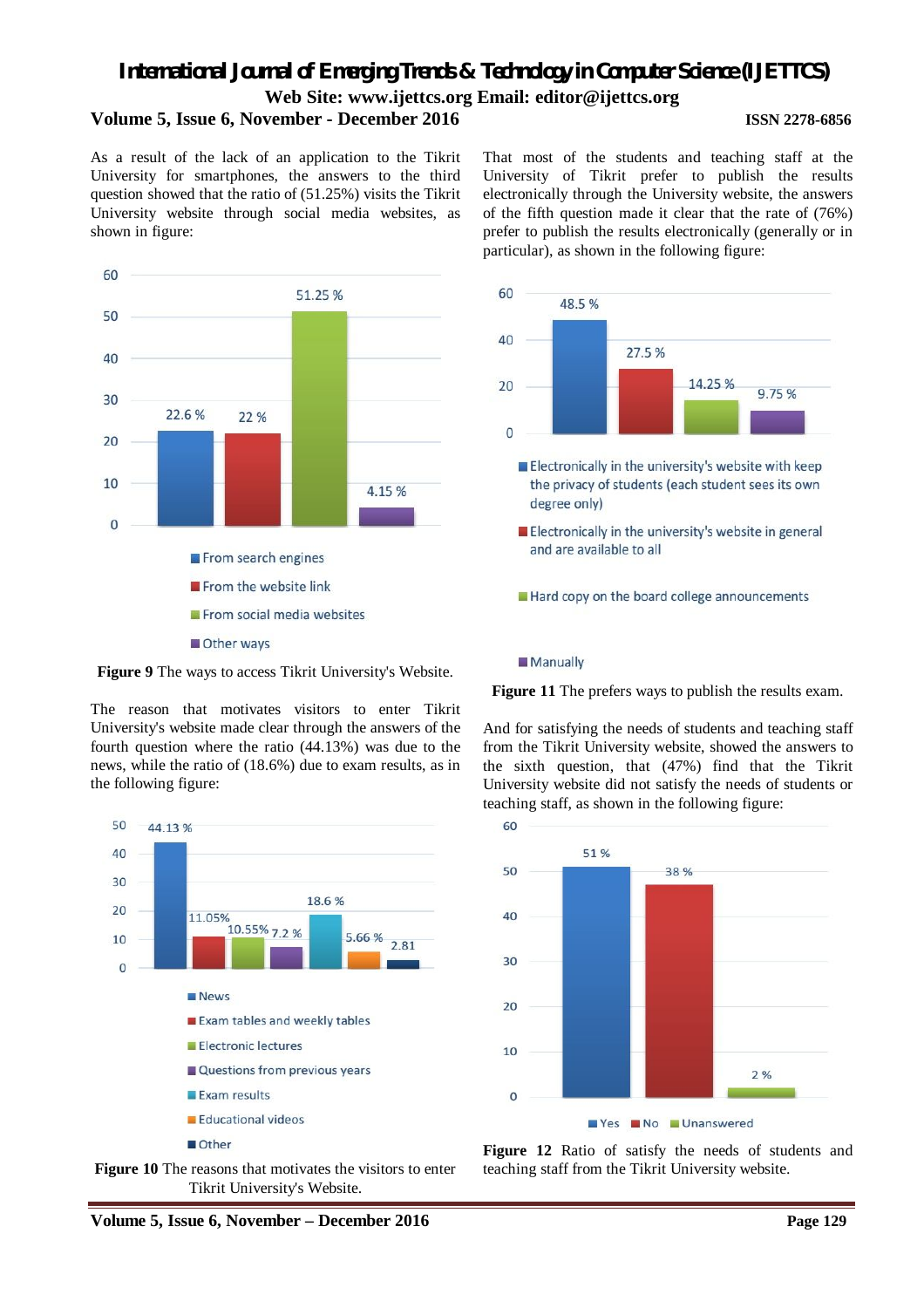### *International Journal of Emerging Trends & Technology in Computer Science (IJETTCS)* **Web Site: www.ijettcs.org Email: editor@ijettcs.org Volume 5, Issue 6, November - December 2016 ISSN 2278-6856**

Most of the students and teaching staff prefer to read the news transmitted through social media websites pages despite the lack of official for many of these pages, and when they were asked about this problem through the questionnaire (seventh question), the ratio (35.25%) refers to not publish all the news in the Tikrit University website, as shown in the following figure:



**Figure 13** The reasons for preference the news for Tikrit University that transmitted in the social media websites pages more than the news that published in the Tikrit University's website.

The reason for the lack of demand to the website of Tikrit University (Question eighth), most of the answers was referring to the lack of the website to a lot of students and teaching staff needs, such as publication of all electronic lectures, publish all results exam, published weekly schedules, post questions previous years, scientific research, scientific articles, student projects, the talents of the students, discussion forum.

The suggestions that helps to visit the Tikrit University website (Question ninth and tenth) were most of the answers indicate the provision of all or most of the needs of students and teaching staff on the website in addition to the promotion of the website in more and raising student awareness of the importance of website of the University and make the website a link between the student and teaching staff outside the official working time.

#### **4.2 Electronic services in the Tikrit University website**

The reasons that led to the delay of Tikrit University website in the world rankings is the lack of the site to a lot of electronic services such as registration of undergraduate and postgraduate students, submission and access to documents applications Online, websites of the teaching staff, either for the system of e-learning, the University of Tikrit website still it lacks a fully implemented in colleges and this of the important things that lead to increased visit the Tikrit University website.

#### **5 CONCLUSION**

The reasons behind the turn away of Tikrit University's website is a failure to meet the students and teaching staff needs in addition to the lack of the website to a lot of electronic services, for the purpose of improving the Tikrit University website in the world ranking it must provide all or most of the needs of students and to publish all the news pertaining to the university and a lot of promotion of the site, and put the thrill in the website through the publication of the talents of students and their activities at the university.

#### **References**

- [1] The history of the Tikrit University [Online]. Available: http://tu.edu.iq/home\_page/tuhistory.html.
- [2] Tikrit University. [Online]. Available: http://tu.edu.iq/home\_page/tikrit-university.html.
- [3] Aguillo, I. F., Bar-Ilan, J., Levene, M., & Ortega, J. L. (2010). Comparing university rankings. Akade ́miai Kiado ́ in Budapes, 85:243–256.
- [4] Ranking Web of Universities. [Online]. Available: http://www.webometrics nfo/en/About\_Us.
- [5] Ranking Web of Universities. [Online]. Available: http://www.webometrics.info/en/Methodology.
- [6] Aguillo, I. F. (2014). Information on the Rankings Web, including the Webometrics Ranking of Universities. Retrieved Jun 18, 2016 from http://perspektywy.org/moscow2014/pdf/Moscow\_We bometrics\_I.F.Aguillo.pdf.
- [7] University Web Rankings & Reviews. [Online]. Available: http://www.4icu.org/about.
- [8] University Web Ranking Methodology. [Online]. Available: http://www.4icu.org/about.
- [9] Waring, P. (n.d.). Alexa rankings. Retrieved Jun 18, 2016 from http://www.pwaring.com/downloads/alexaranking.pdf.
- [10]Baye, M. R., Santos, B. D., & Wildenbeest, M. R. (2014). Search Engine Optimization: What Drives Organic Traffic to Retail Sites. Retrieved Jun 18, 2016 from the state of  $\sim$  from the state of  $\sim$  from the state of  $\sim$  from the state of  $\sim$  5.5  $\mu$ http://kelley.iu.edu/babur/research/SEO\_What\_Drives \_Organic\_Traffic\_to\_Retail\_Sites.pdf.